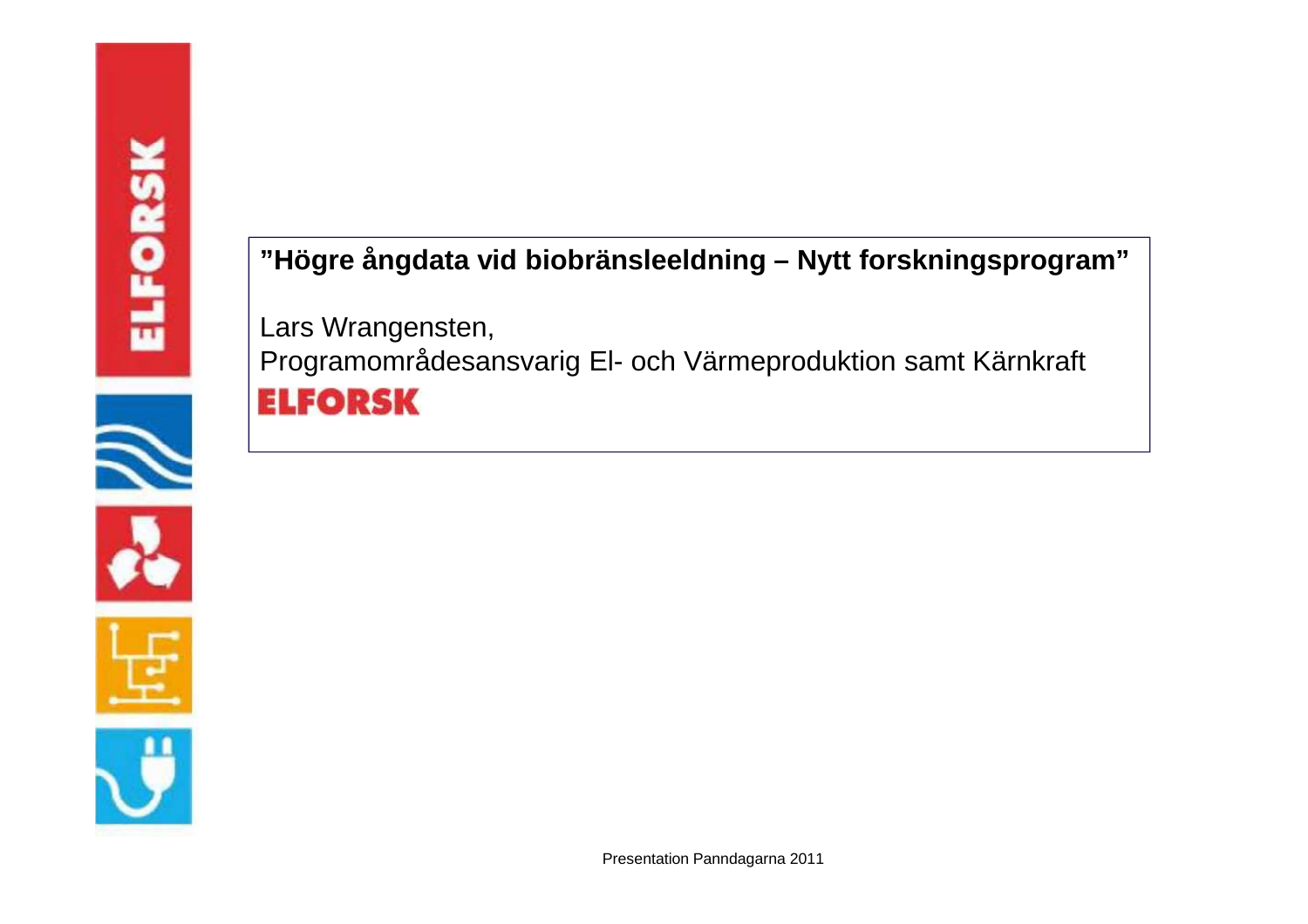

- **KME**, was established in 1997, today consisting of 7 industrial companies including Elforsk. Elforsk is representing 18 Swedish energy companies.
- All KME-projects are performed as a cooperation between industries and universities or institutes. This is an important task for KME, a close cooperation between these organisations.
- Budget 103 MSEK (10 Milj  $\epsilon$ ) in 4 years of which the contribution from Swedish Energy Agency (Swedish State) is 40 % through Elforsk. The companies can contribute with in-kind resources or cash.
- The programme is supervised by a board with representatives from the stakeholders. Elforsk is responsible for programme administration.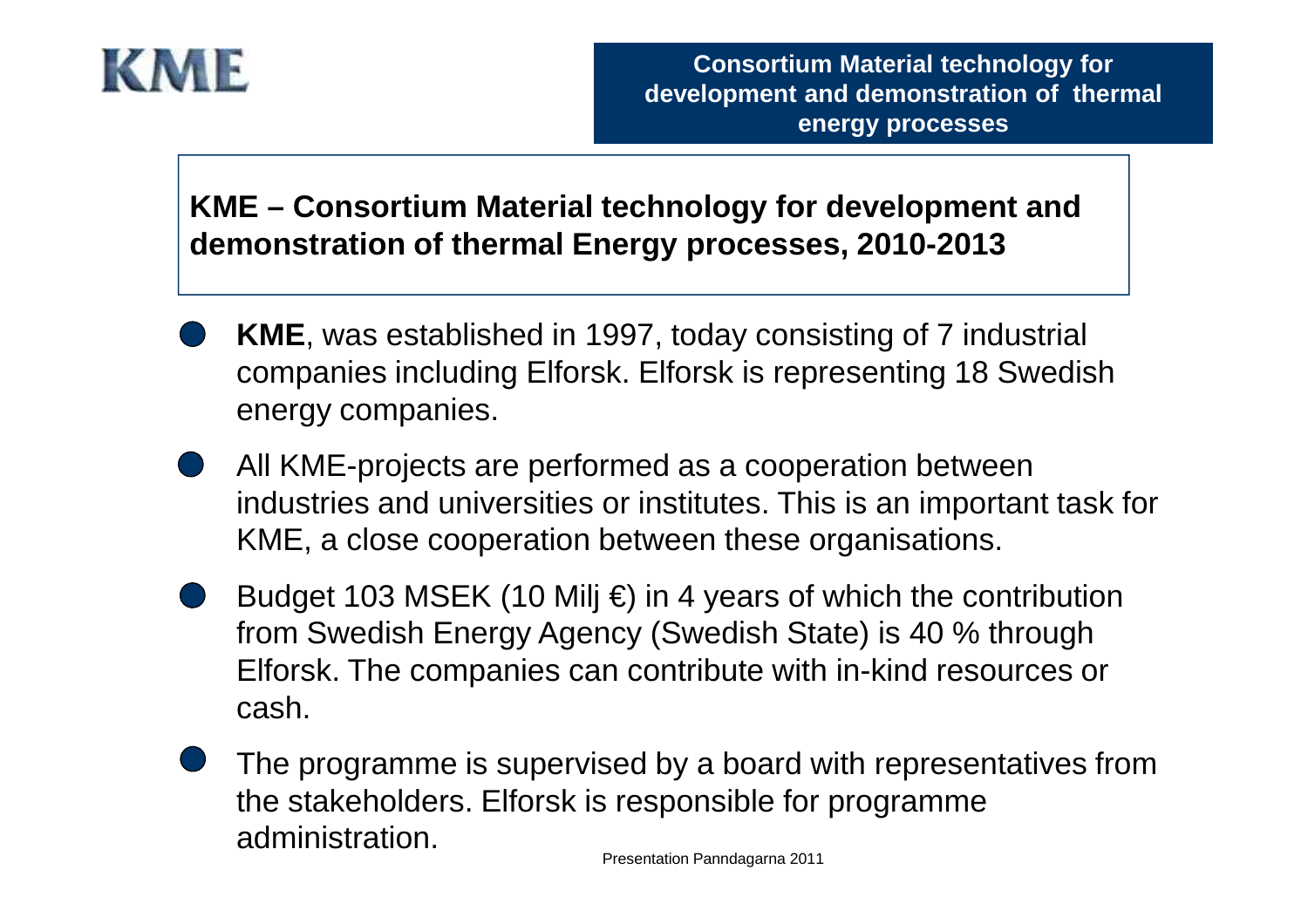

## **KME 2010-2013Participating companies**

| $\bullet$<br>$\bullet$<br>$\bullet$<br>$\bullet$<br>$\bullet$<br>$\bullet$<br>$\bullet$ | <b>AB Sandvik Materials Technology</b><br>Energi-företagen via Elforsk AB*)<br><b>Sandvik Heating Technology AB</b><br><b>Metso Power</b><br>Outokumpu Stainless AB<br>Siemens Industrial Turbomachinery AB<br><b>Volvo Aero</b><br><b>Swedish Energy Agency</b> | *) Elforsk represents:<br>AB Fortum Värme samägt med Stockholm stad<br><b>Dong Energy A/S</b><br><b>ENA Energi AB</b><br><b>E.ON Climate and Renewables</b><br><b>E.ON Värme Sverige AB</b><br>Eskilstuna Energi och Miljö AB<br><b>Falu Energi &amp; Vatten AB</b><br>Göteborg Energi AB<br><b>Kraftringen Produktion AB</b><br><b>Mälarenergi AB</b><br><b>Skellefteå Kraft AB</b><br><b>Svensk Fjärrvärme AB</b> |  |
|-----------------------------------------------------------------------------------------|------------------------------------------------------------------------------------------------------------------------------------------------------------------------------------------------------------------------------------------------------------------|---------------------------------------------------------------------------------------------------------------------------------------------------------------------------------------------------------------------------------------------------------------------------------------------------------------------------------------------------------------------------------------------------------------------|--|
|                                                                                         |                                                                                                                                                                                                                                                                  |                                                                                                                                                                                                                                                                                                                                                                                                                     |  |
|                                                                                         |                                                                                                                                                                                                                                                                  |                                                                                                                                                                                                                                                                                                                                                                                                                     |  |
|                                                                                         |                                                                                                                                                                                                                                                                  |                                                                                                                                                                                                                                                                                                                                                                                                                     |  |
|                                                                                         |                                                                                                                                                                                                                                                                  |                                                                                                                                                                                                                                                                                                                                                                                                                     |  |
|                                                                                         |                                                                                                                                                                                                                                                                  |                                                                                                                                                                                                                                                                                                                                                                                                                     |  |
|                                                                                         |                                                                                                                                                                                                                                                                  |                                                                                                                                                                                                                                                                                                                                                                                                                     |  |
|                                                                                         |                                                                                                                                                                                                                                                                  |                                                                                                                                                                                                                                                                                                                                                                                                                     |  |
|                                                                                         |                                                                                                                                                                                                                                                                  | Söderenergi AB                                                                                                                                                                                                                                                                                                                                                                                                      |  |
|                                                                                         |                                                                                                                                                                                                                                                                  | Tekniska Verken i Linköping AB                                                                                                                                                                                                                                                                                                                                                                                      |  |
|                                                                                         |                                                                                                                                                                                                                                                                  | <b>Umeå Energi AB</b>                                                                                                                                                                                                                                                                                                                                                                                               |  |
|                                                                                         |                                                                                                                                                                                                                                                                  | Växjö Energi AB                                                                                                                                                                                                                                                                                                                                                                                                     |  |
|                                                                                         |                                                                                                                                                                                                                                                                  | <b>Vattenfall AB</b>                                                                                                                                                                                                                                                                                                                                                                                                |  |
|                                                                                         |                                                                                                                                                                                                                                                                  | <b>Oresundskraft AB</b>                                                                                                                                                                                                                                                                                                                                                                                             |  |
|                                                                                         |                                                                                                                                                                                                                                                                  |                                                                                                                                                                                                                                                                                                                                                                                                                     |  |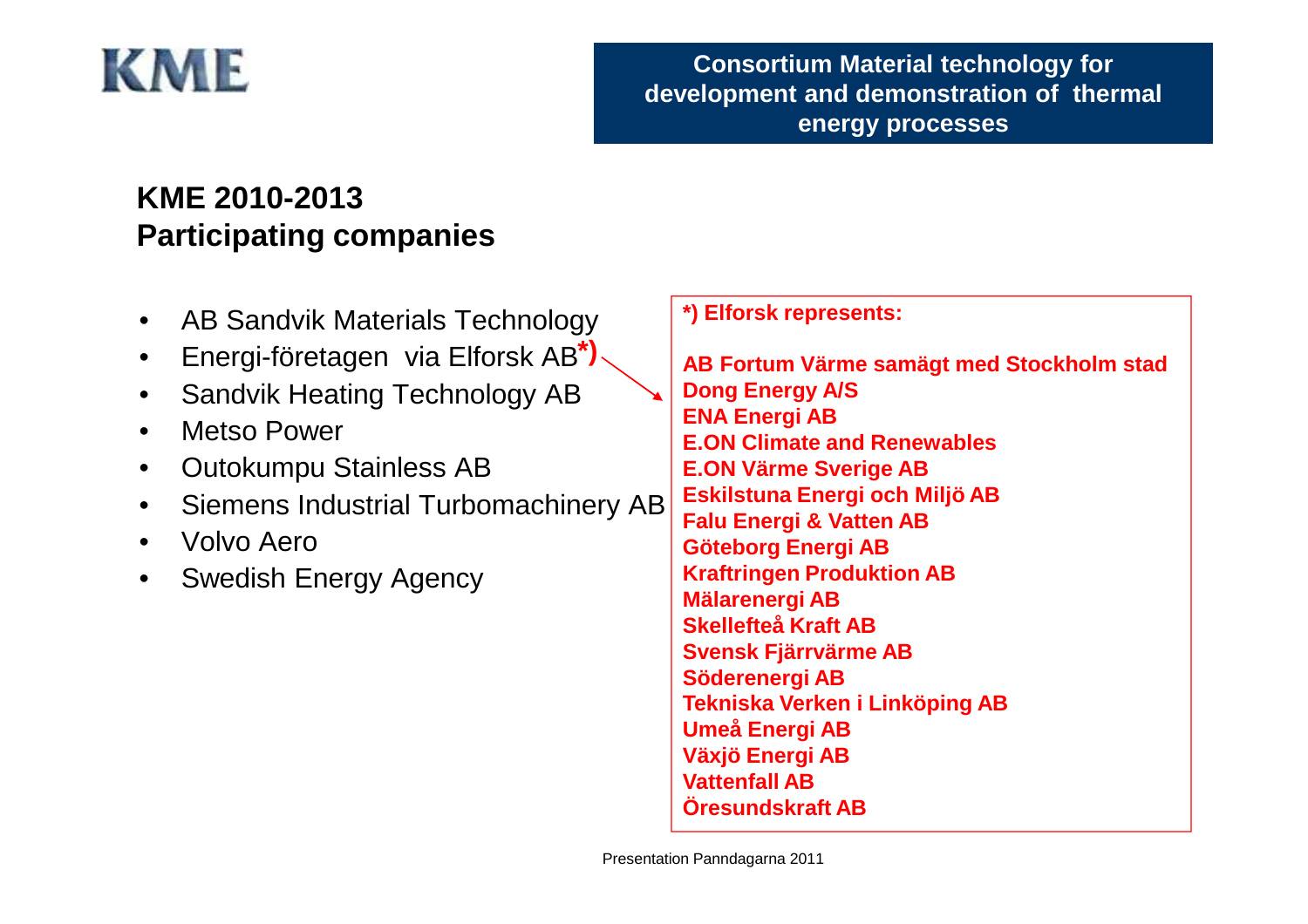# **KME**

Programme

## **Consortium Material technology for development and demonstration of thermal energy processes**



**KME – Consortium Material technology for development and** 

Presentation Panndagarna 2011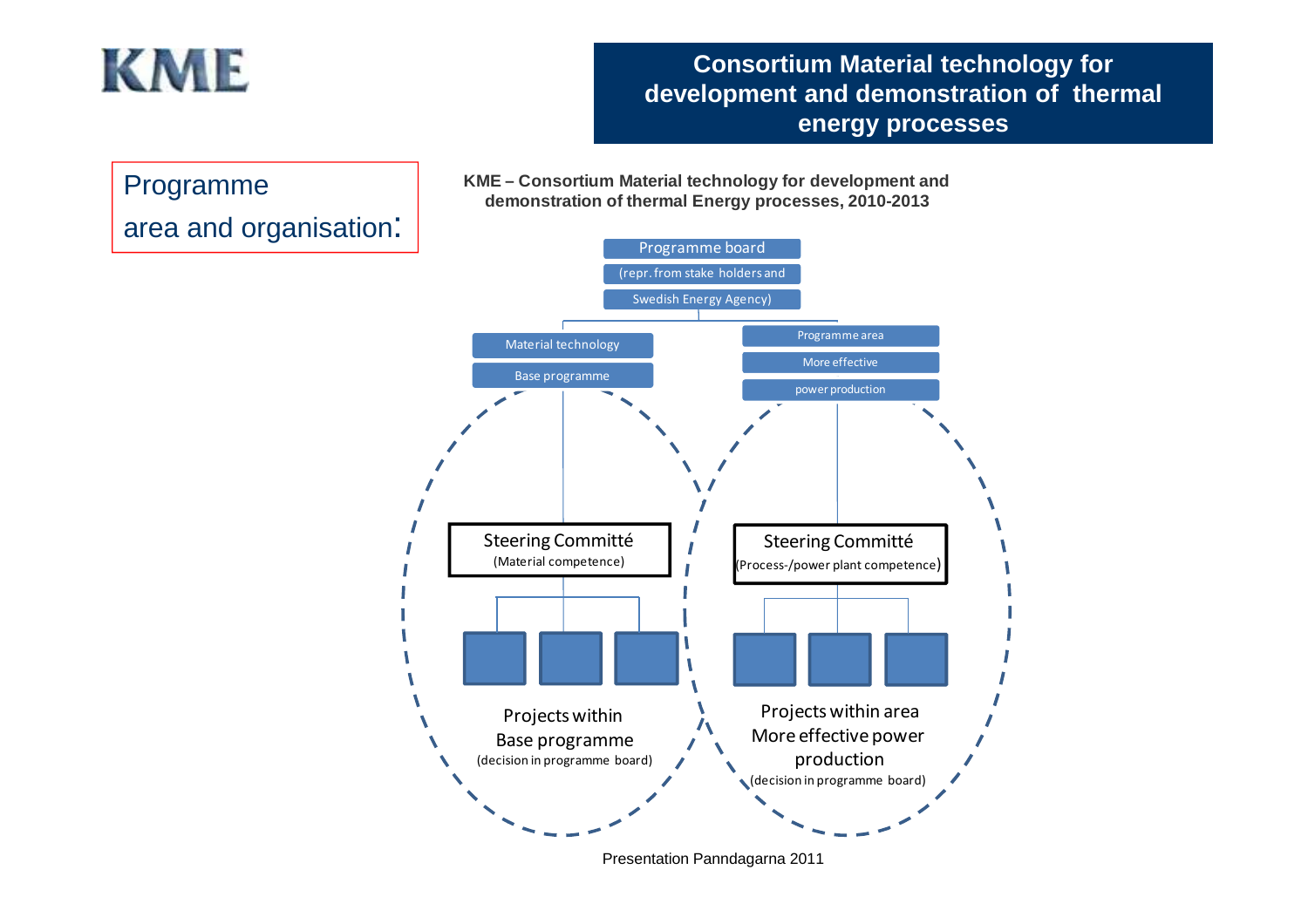

#### KME 2010-2013 Budget:

| Projektbudget, 4 år, MSEK | Materialtekn.   Programomr.  <br><b>Basprogram</b> | Eff.<br>elproduktion | Totalt: |
|---------------------------|----------------------------------------------------|----------------------|---------|
| Summa:                    | 54,9                                               | 48,6                 | 103,5   |
| Industriföretag, 60%      |                                                    |                      | 62,5    |
| Energimyndigheten, 40 %   |                                                    |                      | 41      |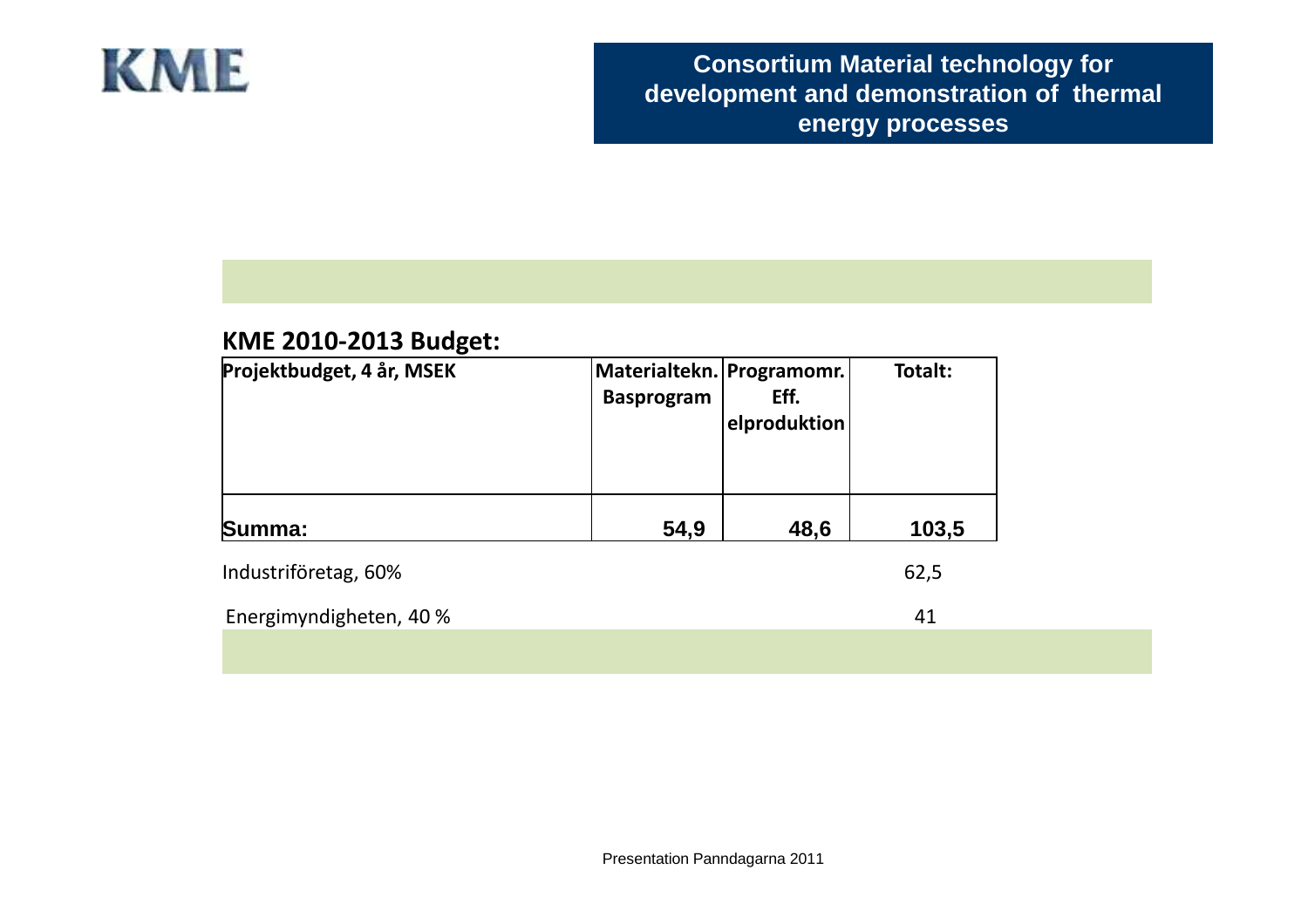

## Vision and goal for KME-programme:

## **Vision with the programme 2010-2013:**

**The long-term vision with the programme is that by material technology development improve electrical efficiency and overall (combined heat and power, CHP) efficiency when utilising climate neutral fuels in thermal energy conversion processes. The aim is more effective power and heat production with high fuel flexibility and also to improve utilisation of limited fuel sources and heat sinks for CHP as well as to reduce environmental impact.** 

**The long-term vision includes an erection of a new full scale demonstration CHP plant in 2017-2018, fired with renewable bio fuels and refuse fractions, with at least 3-4 % (percentage points) higher electrical efficiency, compared with commercial plants that has been built today.** 

## **Overall programme goal:**

**The programme will contribute to the conversion to a sustainable energy system by development of more effective energy processes. As for previous KMEprogrammes will HTC (Competence center for high-temperature Corrosion) be a knowledge base and a programme partner.**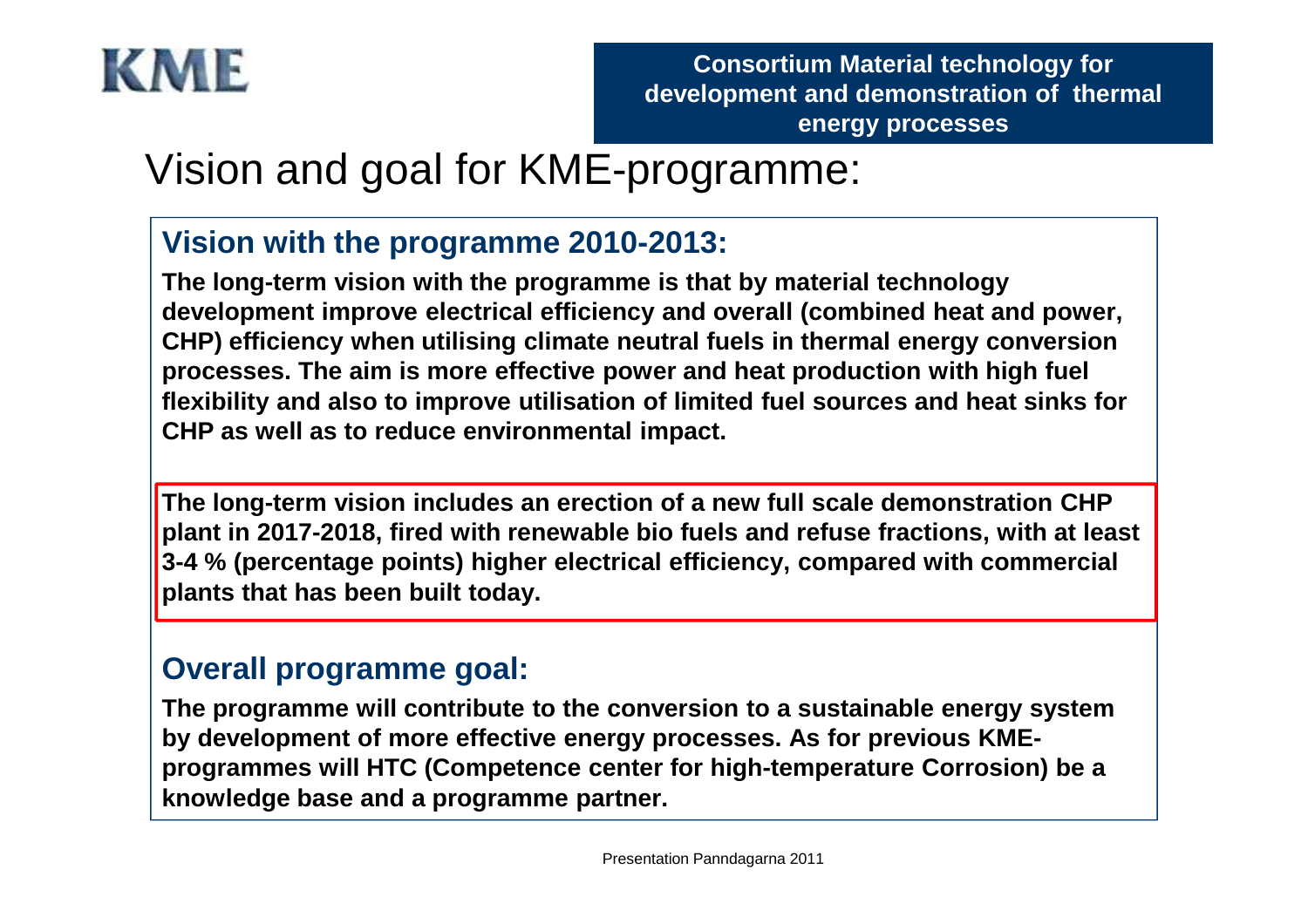

## Goals for this programme period:

- $\checkmark$  Presentation of technical solution for a commercial feasible reference power plant (RPP) as a basis for the demonstration plant.
- $\checkmark$  Deeper understandning and knowledge of material process solutions to prevent super heater and furnace corrosion with advanced steam data. Material pilot tests in existing boilers with at least 50 °C higher steam temperature than today will be performed.
- $\checkmark$  Lab tests to appoint mechanisms affecting material life time during new advanced steam data requirements. Creeping, cracking etc. of new design materials for the demonstration will be studied.
- $\checkmark$  Exposure tests with partly new boiler super heater materials and compare them with results from cooled material probe tests.
- $\checkmark$  Exposure tests with new alumina forming FeCrAl materials and explore the possibilities for future use.
- $\checkmark$  Development of improved analysis methods to determine weldability of Ni – based super alloys.
- $\checkmark$  To show that conventional materials can be joined by welding with high temperature materials in order to get more cost effective solutions.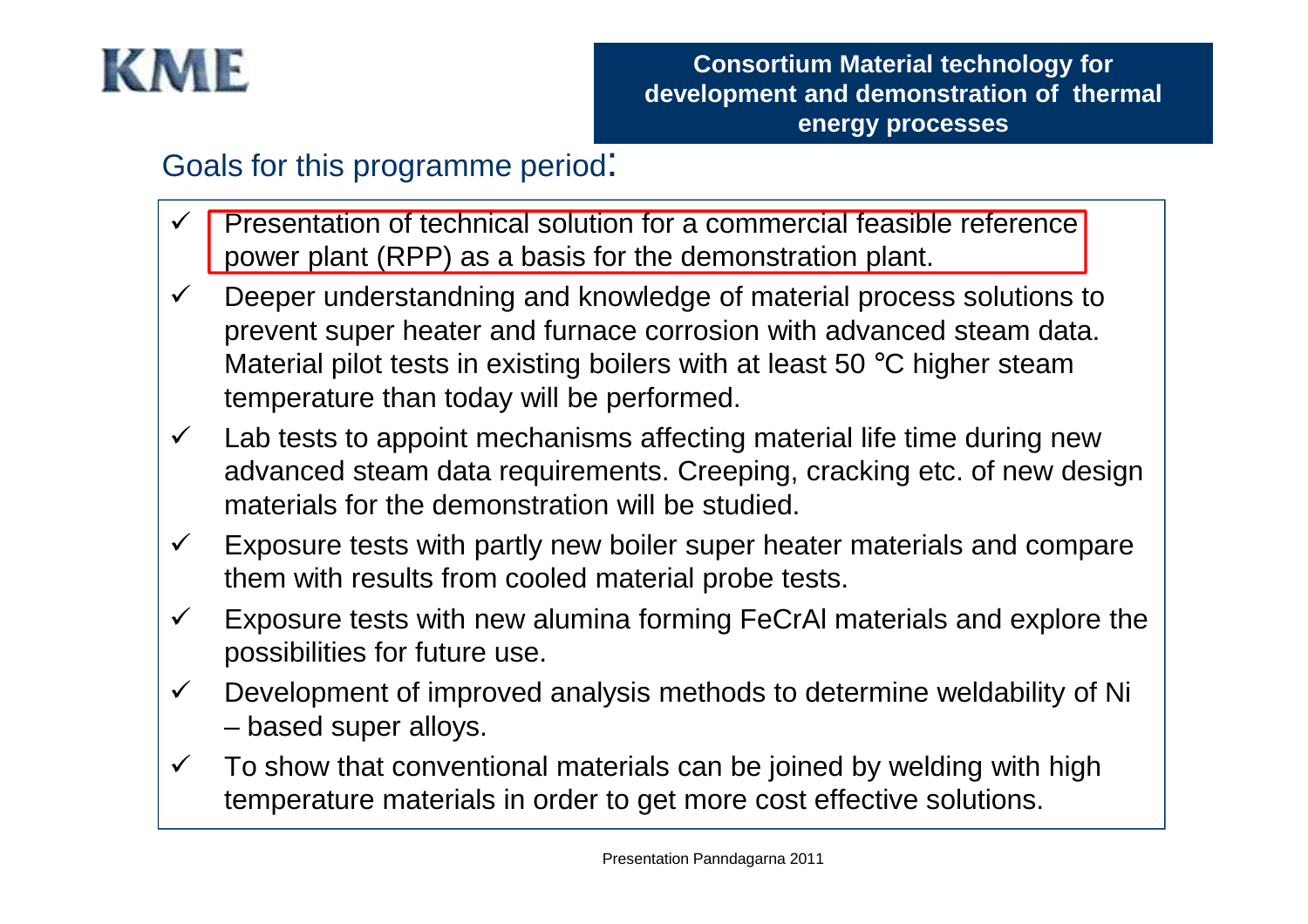

Goals for this programme period (cont.):

- $\checkmark$  Integration between a new KME-project and the international welding project Weldmat for increased knowledge base. The plattform for this work is results from earlier KME-projects.
- $\checkmark$  Validation of materials and surface coatings for coming industrial gas turbine plants optimised for requirements concerning efficiency and robust design (availability and long technical life time). Components must be qualified for machinery tests in 2013.
- $\checkmark$  Continue to build networks between industry and universities;
	- □ Contribute to introduction of new associate professors at universities
	- □ Project participation from post-PhD:s, if possible full- or part time employed at one of the industry stake holders.
	- □ At least two licentiate thesis and two PhD:s will graduate during the<br>nregramme period with financial support from the KME programme programme period with financial support from the KME-programme.
	- □ At least one degree thesis yearly will be supervised by an<br>industrial stake bolder during the pregramme period industrial stake holder during the programme period.
	- **□ Project cooperation with at least one international leading university.**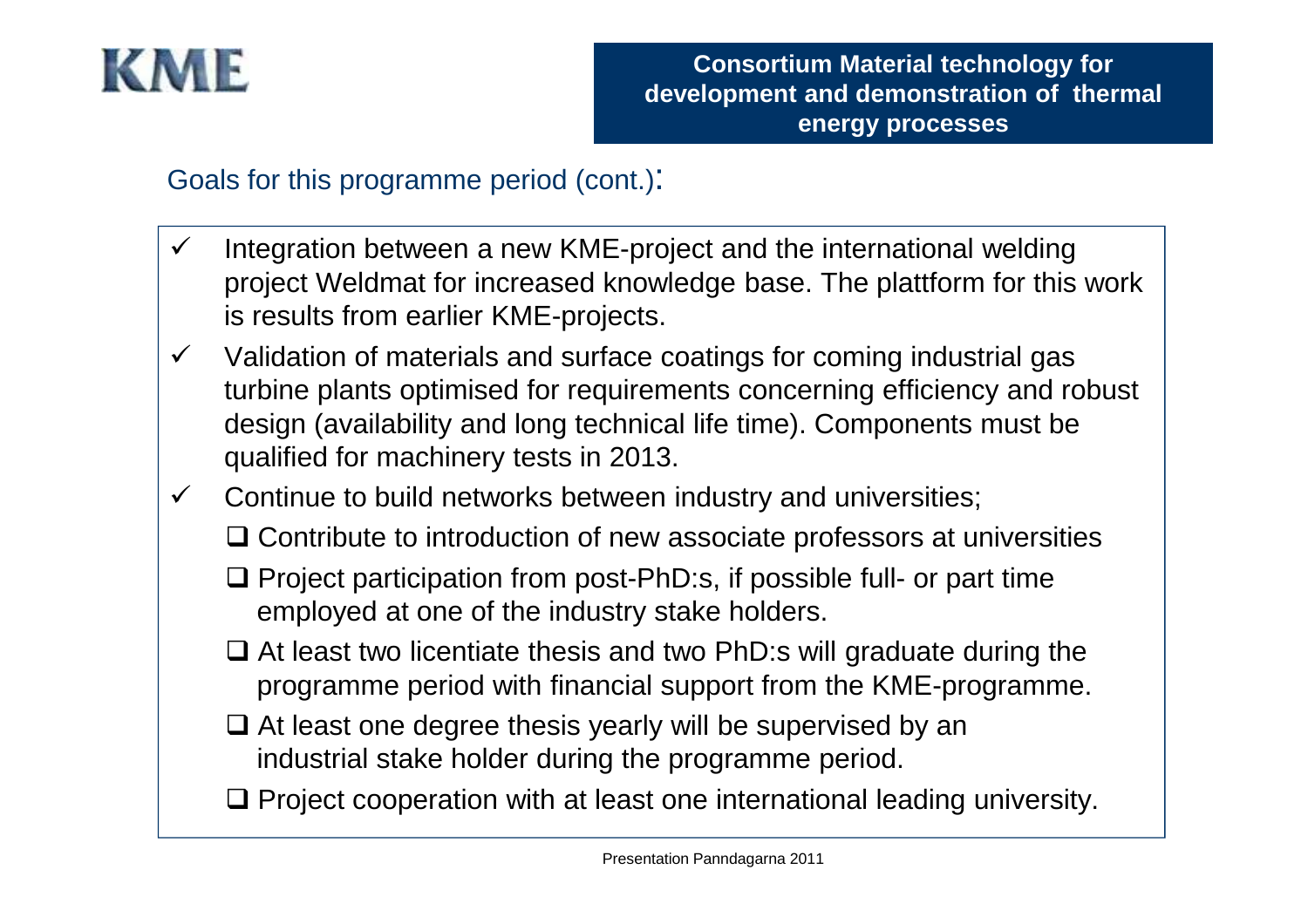# **KME**

## **Consortium Material technology for development and demonstration of thermal energy processes**



http://www.kme-elforsk.se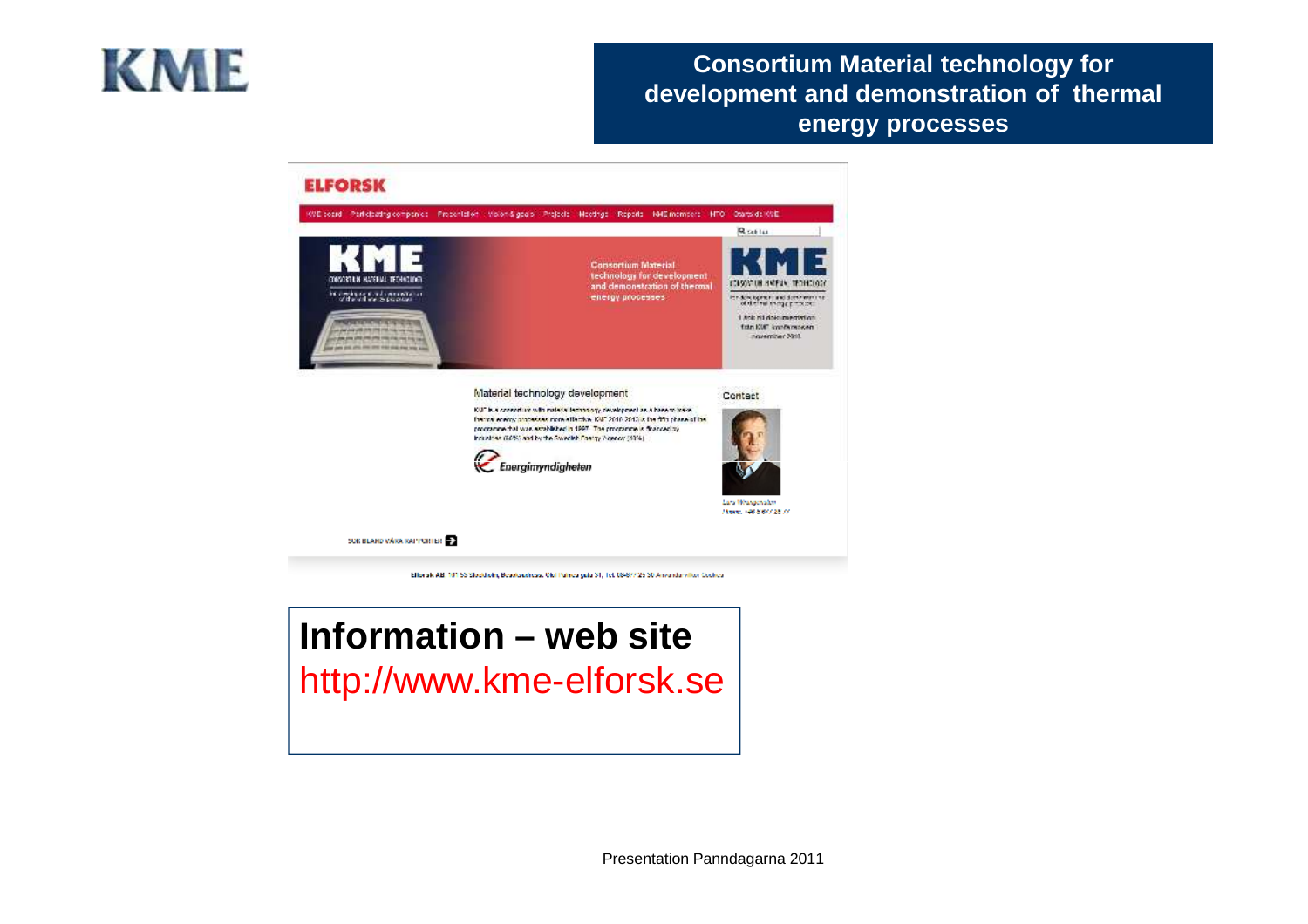



Feasibility study 2009:

- o Time schedule/activities
- o Calculations RPP-concept (**R**eference **P**ower **P**lant)
- o Prioritized research areas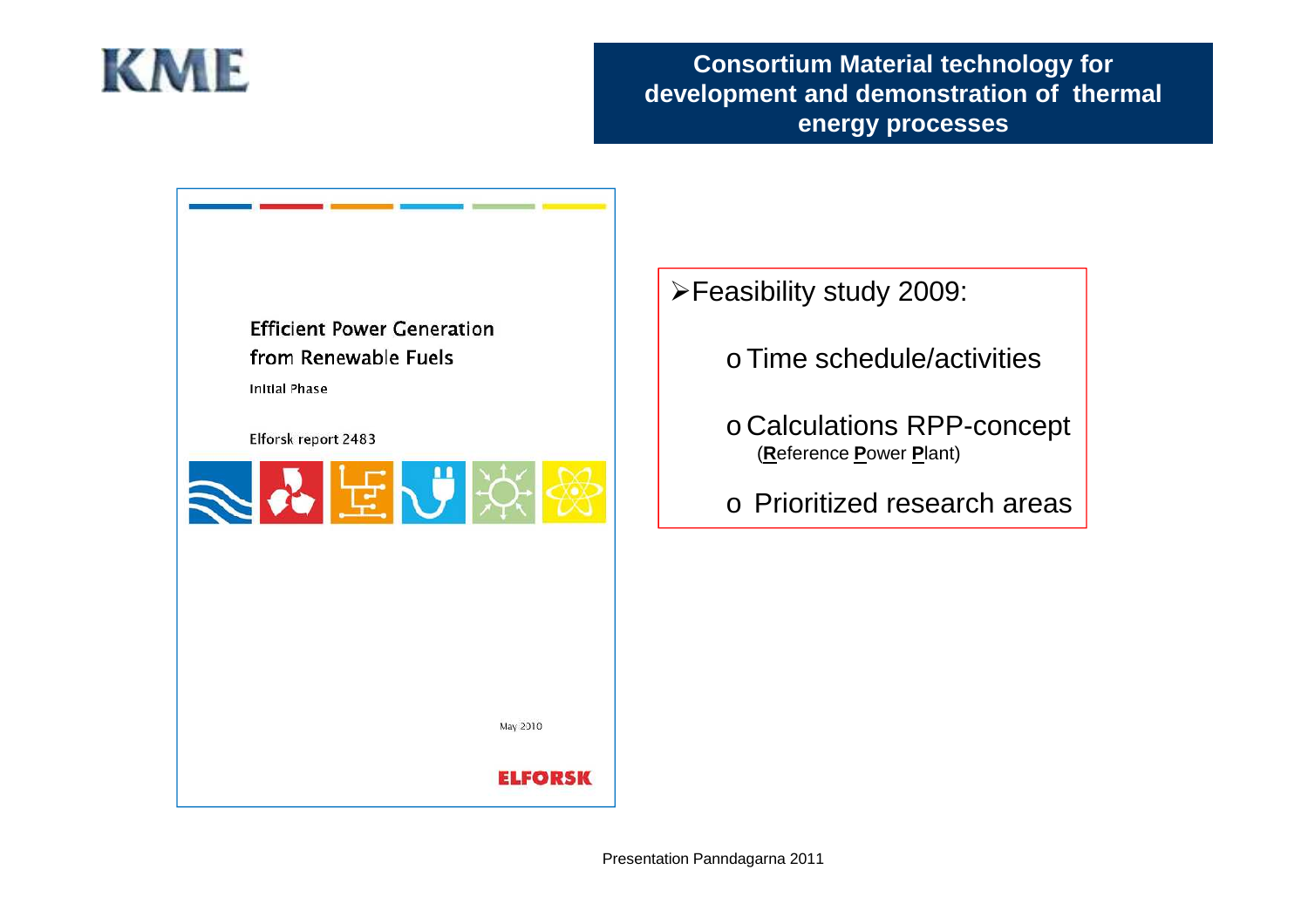

## KME 2010-2014

|                                                                                                             | 2010 |                         |    | 2011           |                         | 2012                    |  |   | 2013 |   |   | 2014 |  |    | 2015 |  | 2016 |  |      | 2017 |                                                                                                                                                                                                                                                                                                         | 2018 |  | 2019 |  |
|-------------------------------------------------------------------------------------------------------------|------|-------------------------|----|----------------|-------------------------|-------------------------|--|---|------|---|---|------|--|----|------|--|------|--|------|------|---------------------------------------------------------------------------------------------------------------------------------------------------------------------------------------------------------------------------------------------------------------------------------------------------------|------|--|------|--|
|                                                                                                             |      |                         |    |                |                         |                         |  |   |      |   |   |      |  |    |      |  |      |  |      |      | $1 \ 2 \ 3 \ 4 \ 1 \ 2 \ 3 \ 4 \ 1 \ 2 \ 3 \ 4 \ 1 \ 1 \ 2 \ 3 \ 4 \ 1 \ 1 \ 2 \ 3 \ 4 \ 1 \ 1 \ 2 \ 3 \ 4 \ 1 \ 1 \ 2 \ 3 \ 4 \ 1 \ 1 \ 2 \ 3 \ 4 \ 1 \ 1 \ 2 \ 3 \ 4 \ 1 \ 1 \ 2 \ 3 \ 4 \ 1 \ 1 \ 2 \ 3 \ 4 \ 1 \ 1 \ 2 \ 3 \ 4 \ 1 \ 1 \ 2 \ 3 \ 4 \ 1 \ 1 \ 2 \ 3 \ 4 \ 1 \ 1 \ 2 \ 3 \ 4 \ 1 \ 1$ |      |  |      |  |
| Phase 1                                                                                                     |      |                         |    |                |                         |                         |  |   |      |   |   |      |  |    |      |  |      |  |      |      |                                                                                                                                                                                                                                                                                                         |      |  |      |  |
| Phase 2                                                                                                     |      |                         |    |                |                         |                         |  |   |      |   |   |      |  |    |      |  |      |  |      |      |                                                                                                                                                                                                                                                                                                         |      |  |      |  |
| Phase 3                                                                                                     |      |                         |    |                |                         |                         |  |   |      |   |   |      |  |    |      |  |      |  |      |      |                                                                                                                                                                                                                                                                                                         |      |  |      |  |
|                                                                                                             |      |                         |    |                |                         |                         |  |   |      |   |   |      |  |    |      |  |      |  |      |      |                                                                                                                                                                                                                                                                                                         |      |  |      |  |
| Planning                                                                                                    |      |                         |    |                |                         |                         |  |   |      |   |   |      |  |    |      |  |      |  |      |      |                                                                                                                                                                                                                                                                                                         |      |  |      |  |
| Definition of prioritized areas                                                                             |      |                         |    |                |                         |                         |  |   |      |   |   |      |  |    |      |  |      |  |      |      |                                                                                                                                                                                                                                                                                                         |      |  |      |  |
| Elaboration of R&D activites and projects                                                                   |      |                         |    |                |                         |                         |  |   |      |   |   |      |  |    |      |  |      |  |      |      |                                                                                                                                                                                                                                                                                                         |      |  |      |  |
| Time planning                                                                                               |      |                         |    |                |                         |                         |  |   |      |   |   |      |  |    |      |  |      |  |      |      |                                                                                                                                                                                                                                                                                                         |      |  |      |  |
|                                                                                                             |      |                         |    |                |                         |                         |  |   |      |   |   |      |  |    |      |  |      |  |      |      |                                                                                                                                                                                                                                                                                                         |      |  |      |  |
| <b>R&amp;D Activities</b>                                                                                   |      |                         |    |                |                         |                         |  |   |      |   |   |      |  |    |      |  |      |  |      |      |                                                                                                                                                                                                                                                                                                         |      |  |      |  |
| R&D projects (correcion, materials, design improvemments, etc)                                              | ┲    |                         |    |                |                         |                         |  |   |      |   |   |      |  |    |      |  |      |  |      |      |                                                                                                                                                                                                                                                                                                         |      |  |      |  |
| Economic modelling and analyses                                                                             |      |                         |    |                |                         |                         |  |   |      |   |   |      |  |    |      |  |      |  |      |      |                                                                                                                                                                                                                                                                                                         |      |  |      |  |
| Estabishment or acctoral camidates                                                                          |      |                         |    | $\overline{v}$ |                         |                         |  |   |      |   |   |      |  |    |      |  |      |  |      |      |                                                                                                                                                                                                                                                                                                         |      |  |      |  |
| Potentials in design improvements                                                                           |      |                         | ⊽  |                |                         |                         |  |   |      |   |   |      |  |    |      |  |      |  |      |      |                                                                                                                                                                                                                                                                                                         |      |  |      |  |
| Selection of RPP concepts                                                                                   |      |                         | V  |                |                         |                         |  |   |      |   |   |      |  |    |      |  |      |  |      |      |                                                                                                                                                                                                                                                                                                         |      |  |      |  |
| Development for demonstration and tests                                                                     |      |                         |    |                |                         |                         |  |   |      |   |   |      |  |    |      |  |      |  |      |      |                                                                                                                                                                                                                                                                                                         |      |  |      |  |
| Report from R&D activites after 2 years                                                                     |      |                         |    |                | V                       |                         |  |   |      |   |   |      |  |    |      |  |      |  |      |      |                                                                                                                                                                                                                                                                                                         |      |  |      |  |
|                                                                                                             |      |                         |    |                |                         |                         |  |   |      |   |   |      |  |    |      |  |      |  |      |      |                                                                                                                                                                                                                                                                                                         |      |  |      |  |
| <b>Demonstration projects</b>                                                                               |      |                         |    |                |                         |                         |  |   |      |   |   |      |  |    |      |  |      |  |      |      |                                                                                                                                                                                                                                                                                                         |      |  |      |  |
|                                                                                                             |      |                         |    |                |                         |                         |  |   |      |   |   |      |  |    |      |  |      |  |      |      |                                                                                                                                                                                                                                                                                                         |      |  |      |  |
| Tests in existing plants                                                                                    |      |                         |    |                |                         |                         |  |   |      |   |   |      |  |    |      |  |      |  |      |      |                                                                                                                                                                                                                                                                                                         |      |  |      |  |
| Risk analyses for demonstration and test projects                                                           |      | ┺═┙                     |    |                |                         |                         |  |   |      |   |   |      |  |    |      |  |      |  |      |      |                                                                                                                                                                                                                                                                                                         |      |  |      |  |
| Demonstration and test plan                                                                                 |      | $\overline{\mathbf{v}}$ |    |                |                         |                         |  |   |      |   |   |      |  |    |      |  |      |  |      |      |                                                                                                                                                                                                                                                                                                         |      |  |      |  |
| Selection of potential sites and hosts for demonstration<br>Project group for demonstration projects formed |      |                         |    |                |                         |                         |  |   |      |   |   |      |  |    |      |  |      |  |      |      |                                                                                                                                                                                                                                                                                                         |      |  |      |  |
|                                                                                                             |      |                         | I۷ |                |                         | $\overline{\mathsf{v}}$ |  |   |      |   |   |      |  |    |      |  |      |  |      |      |                                                                                                                                                                                                                                                                                                         |      |  |      |  |
| Detailed demonstration programs                                                                             |      |                         |    |                |                         |                         |  |   |      |   |   |      |  |    |      |  |      |  |      |      |                                                                                                                                                                                                                                                                                                         |      |  |      |  |
|                                                                                                             |      |                         |    |                |                         |                         |  |   |      |   |   |      |  |    |      |  |      |  |      |      |                                                                                                                                                                                                                                                                                                         |      |  |      |  |
| EU project                                                                                                  |      |                         |    |                |                         |                         |  |   |      |   |   |      |  |    |      |  |      |  |      |      |                                                                                                                                                                                                                                                                                                         |      |  |      |  |
| Assessment                                                                                                  |      |                         |    |                |                         |                         |  |   |      |   |   |      |  |    |      |  |      |  |      |      |                                                                                                                                                                                                                                                                                                         |      |  |      |  |
| Forming EU project and organisation                                                                         |      |                         |    |                |                         |                         |  |   |      |   |   |      |  |    |      |  |      |  |      |      |                                                                                                                                                                                                                                                                                                         |      |  |      |  |
| Application & process                                                                                       |      |                         |    |                |                         |                         |  |   |      |   |   |      |  |    |      |  |      |  |      |      |                                                                                                                                                                                                                                                                                                         |      |  |      |  |
| Approval                                                                                                    |      |                         |    |                |                         |                         |  | v |      |   |   |      |  |    |      |  |      |  | Jemb |      |                                                                                                                                                                                                                                                                                                         |      |  |      |  |
|                                                                                                             |      |                         |    |                |                         |                         |  |   |      |   |   |      |  |    |      |  |      |  |      |      |                                                                                                                                                                                                                                                                                                         |      |  |      |  |
| Demonstration plant                                                                                         |      |                         |    |                |                         |                         |  |   |      |   |   |      |  |    |      |  |      |  |      |      |                                                                                                                                                                                                                                                                                                         |      |  |      |  |
| Site selection                                                                                              |      |                         |    |                | $\overline{\mathbf{v}}$ |                         |  |   |      |   |   |      |  |    |      |  |      |  |      |      |                                                                                                                                                                                                                                                                                                         |      |  |      |  |
| Preliminary basic design                                                                                    |      |                         |    |                |                         |                         |  |   |      |   |   |      |  |    |      |  |      |  |      |      |                                                                                                                                                                                                                                                                                                         |      |  |      |  |
| Permit application & process                                                                                |      |                         |    |                |                         |                         |  |   |      |   |   |      |  |    |      |  |      |  |      |      |                                                                                                                                                                                                                                                                                                         |      |  |      |  |
| Permit approval                                                                                             |      |                         |    |                |                         |                         |  |   |      | V |   |      |  |    |      |  |      |  |      |      |                                                                                                                                                                                                                                                                                                         |      |  |      |  |
| Project realisation decision TG2                                                                            |      |                         |    |                |                         |                         |  |   |      |   | v |      |  |    |      |  |      |  |      |      |                                                                                                                                                                                                                                                                                                         |      |  |      |  |
| Basic design and RFP                                                                                        |      |                         |    |                |                         |                         |  |   |      |   |   |      |  |    |      |  |      |  |      |      |                                                                                                                                                                                                                                                                                                         |      |  |      |  |
|                                                                                                             |      |                         |    |                |                         |                         |  |   |      |   |   |      |  |    |      |  |      |  |      |      |                                                                                                                                                                                                                                                                                                         | ١o   |  |      |  |
|                                                                                                             |      |                         |    |                |                         |                         |  |   |      |   |   |      |  | I۷ |      |  |      |  |      |      |                                                                                                                                                                                                                                                                                                         |      |  |      |  |
|                                                                                                             |      |                         |    |                |                         |                         |  |   |      |   |   |      |  |    |      |  |      |  |      |      |                                                                                                                                                                                                                                                                                                         |      |  |      |  |
| Purchasing<br>TG 3<br>Delivery & Erection                                                                   |      |                         |    |                |                         |                         |  |   |      |   |   |      |  |    |      |  |      |  |      |      |                                                                                                                                                                                                                                                                                                         |      |  |      |  |
| Commissioning<br>Demonstration phase                                                                        |      |                         |    |                |                         |                         |  |   |      |   |   |      |  |    |      |  |      |  |      |      |                                                                                                                                                                                                                                                                                                         |      |  |      |  |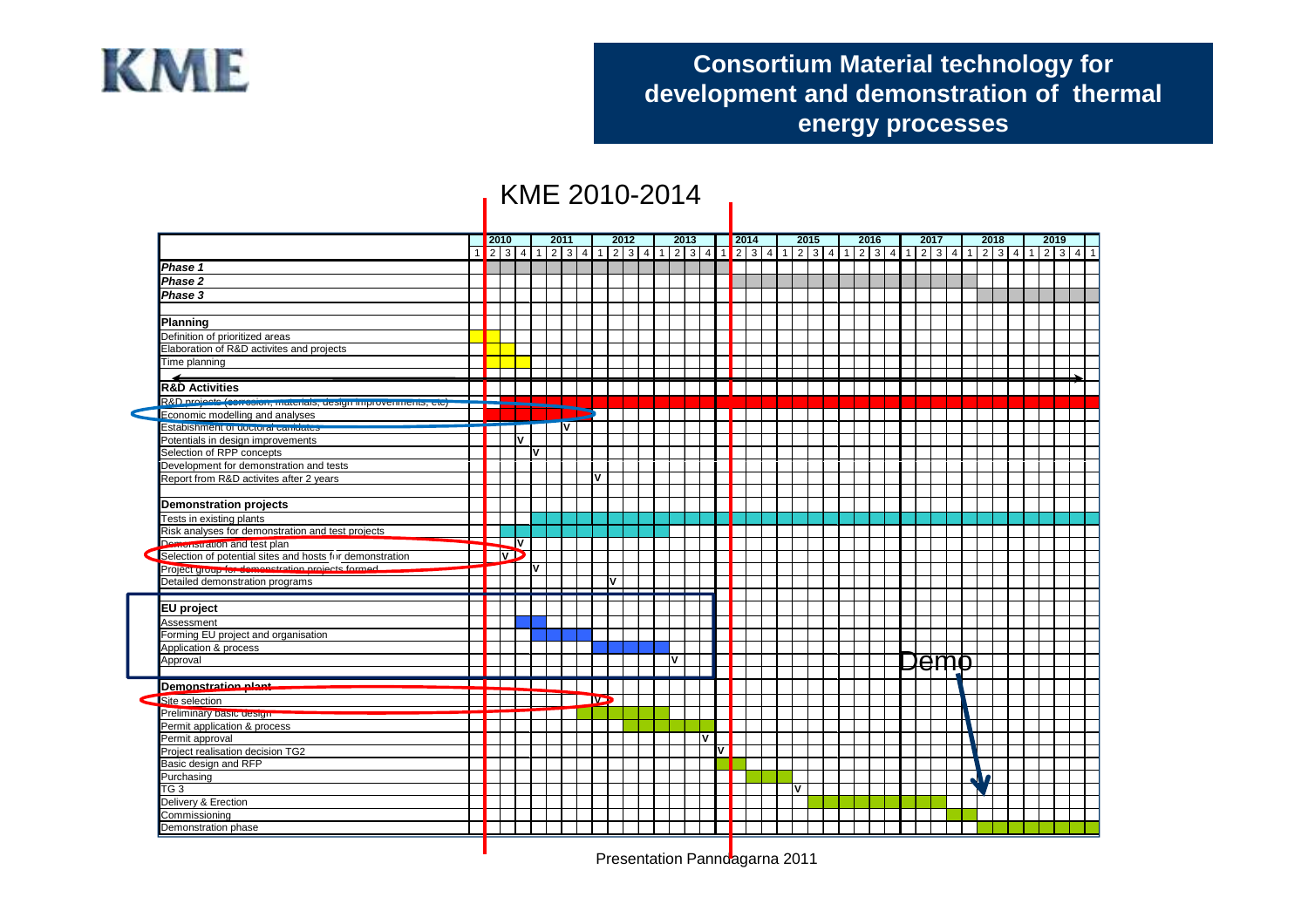

**The main conclusions from this initial phase are**:

- □ The main challenge is to control and minimise the fouling and corrosion **problems** connected with the enhanced steam data **problems connected with the enhanced steam data.**
- □ Preliminary targets for advanced CHP plants, "Reference Power Plants" (RPP):<br>△ PPP: 165 har/585°C\_roboat 37 har/580℃
	- o **RPP: 165 bar/585**°**C, reheat 37 bar/580°C**
	- o **RPP enhanced: 190 bar/600 C, reheat 40 bar/600°C.**
- **The main requirement, beside higher efficiency**, is the **fuel flexibility.**
- **Two main fuels and fuel mix ranges:**
	- o **Virgin biomass fuel range**
	- o **Wide fuel range with recycled wood and agro fuels**
- **Two plant size ranges are proposed:**
	- o **20-25 MWe**
	- o **50+ MWe**
- □ Two defined RPP targets. Compared to the benchmark process (140 bar/540<sup>°</sup> **C) the electrical efficiency would increase by 3,2 and 4,0 percentage points respectively, for the two proposed RPP configurations.**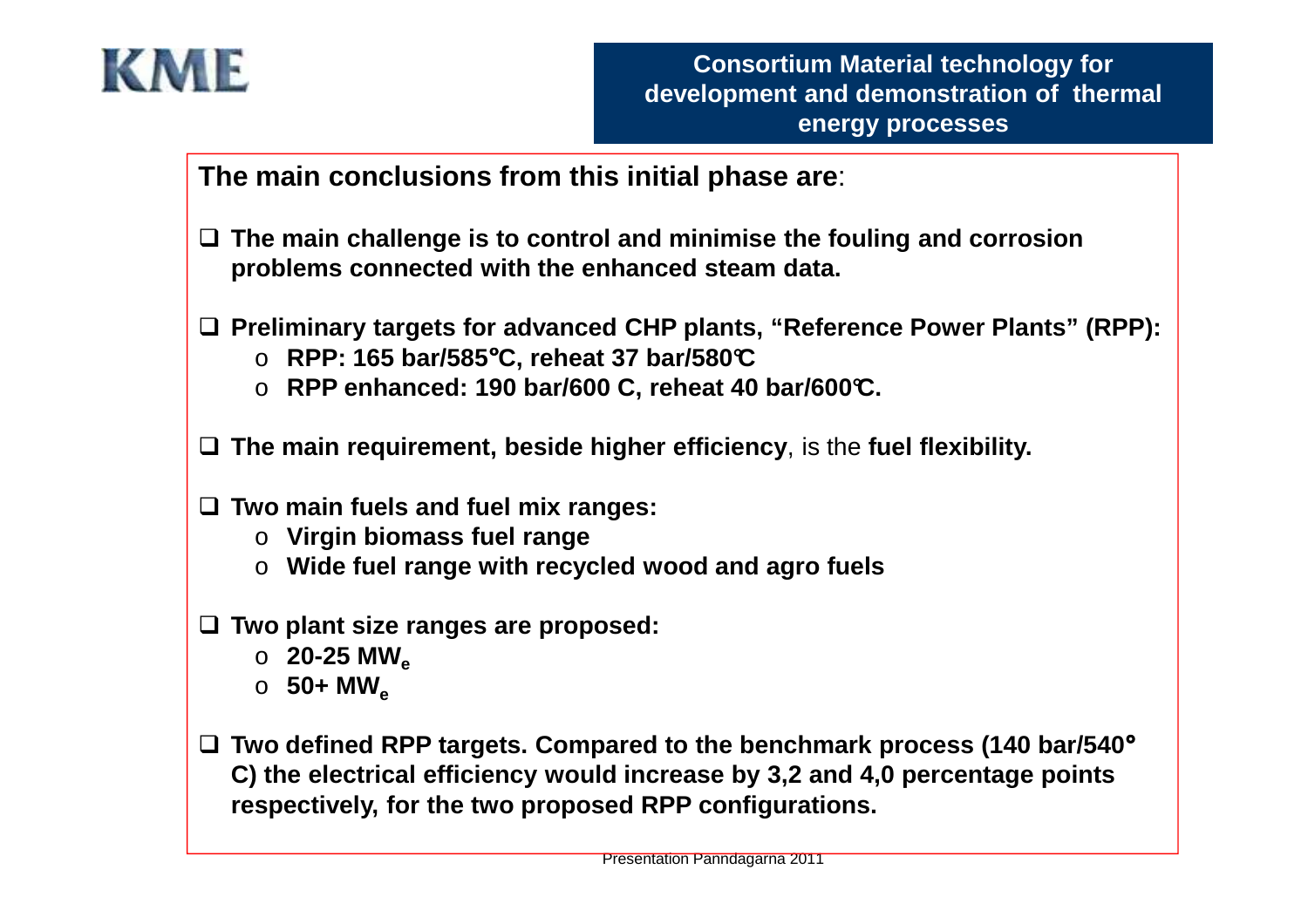

 $\mathbf{f}$ THERMOFLEX Version 19.3 Vattenfall Workplace User Vattenfall Power Consultant AB



#### Benschmark 50 Mwe, 140 bar, 540 °C, ηel=33,51 %

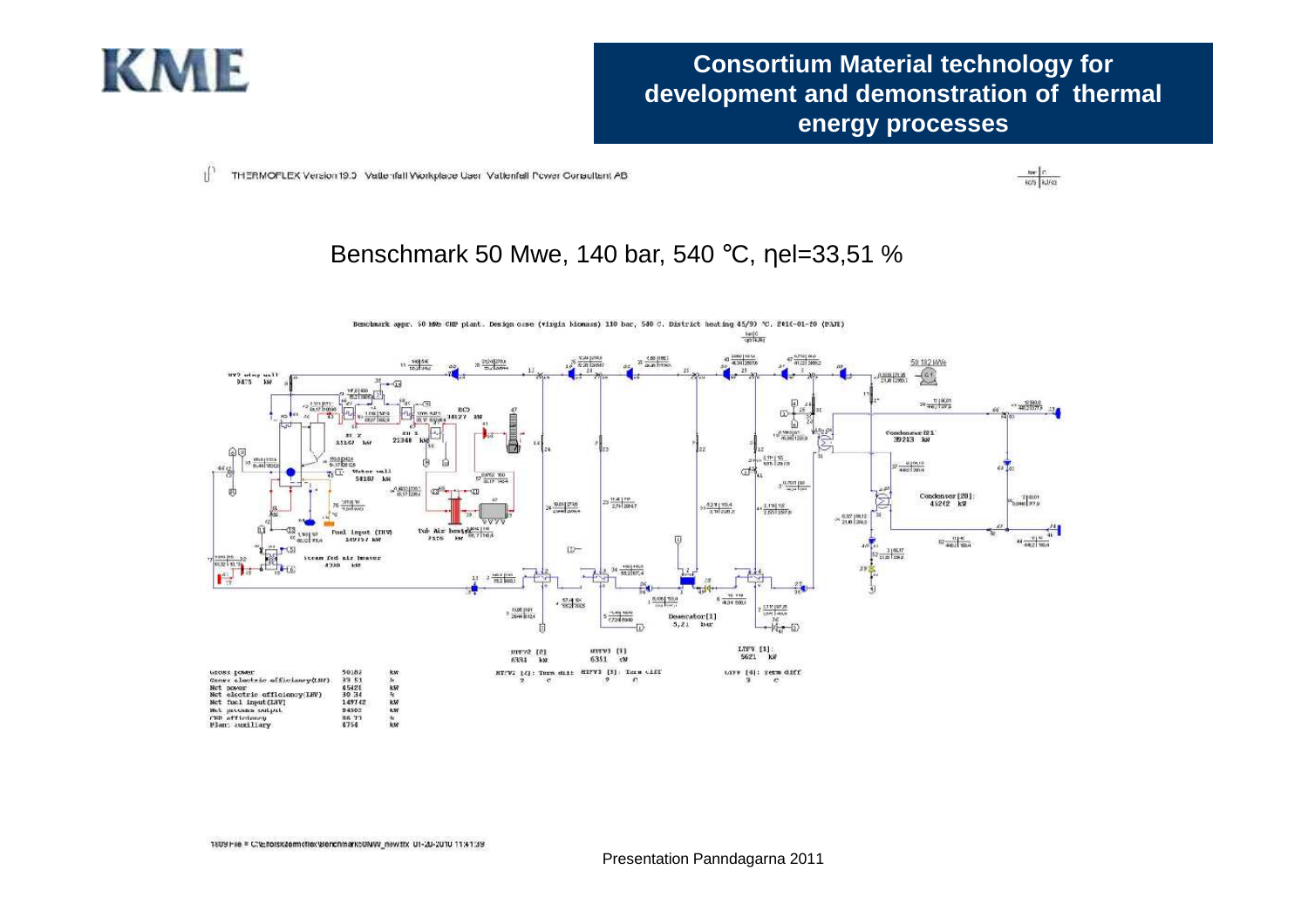

 $\mathcal{H}$ THERMOFLEX Version 19.0 Vattenfall Workplace User Vattenfall Power Consultant AB



RPP I, 165 bar, 585 °C/580 °C, ηel=36,71 %



NPP appr. 50 MMw CHP plant. Design case (virgin blomass) 165 bar, 585/580 C. District heating 45/90 °C. 2010-01-20 (PAJP)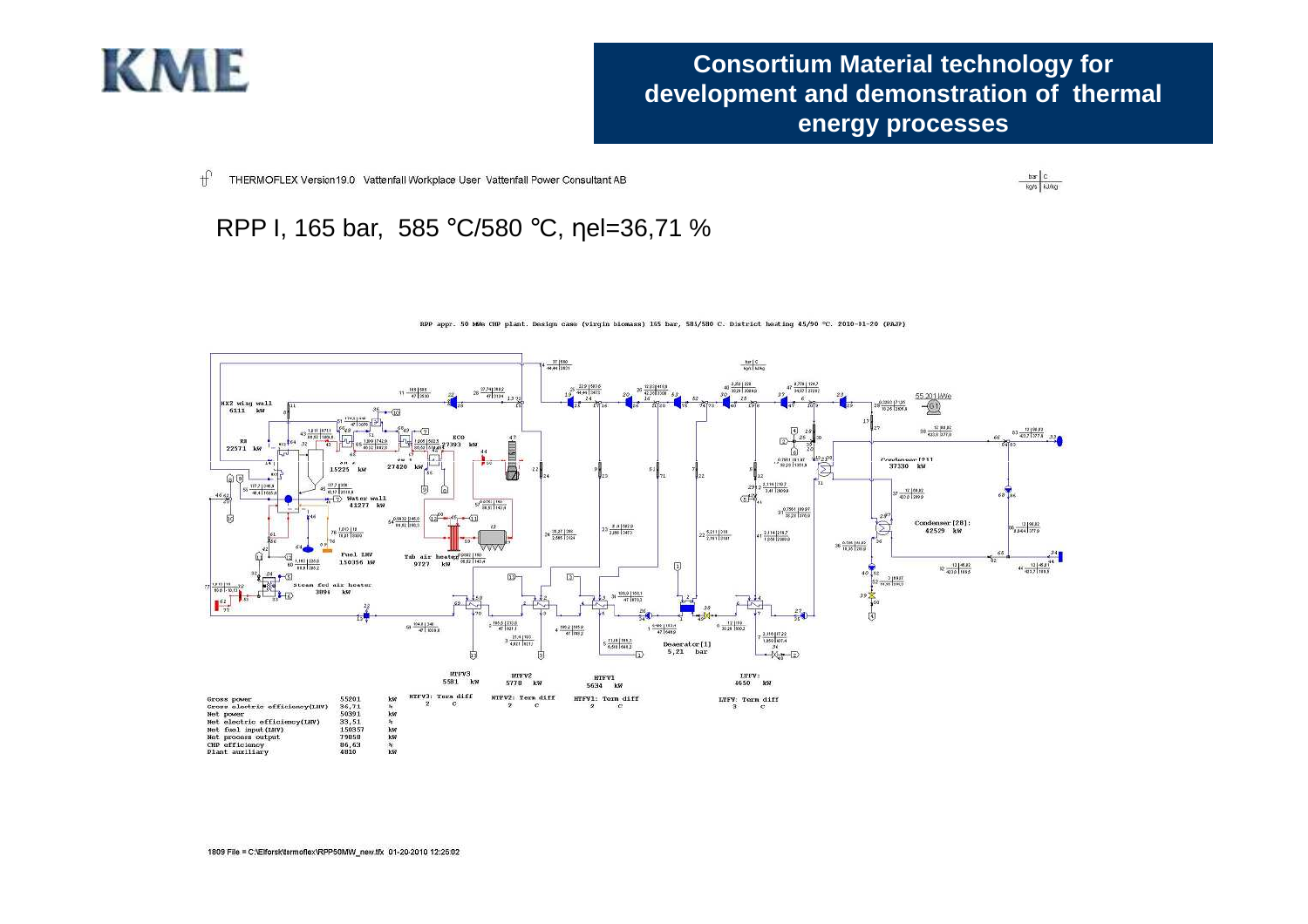

 $\mathrm{f}$ THERMOFLEX Version19.0 Vattenfall Workplace User Vattenfall Power Consultant AB



#### RPP II Future, 190 bar, 600 °C/600 °C, ηel=37,67 %



BPP Puture, 50 MWs CRP plant, Design case (wirgin biomass) 198 har. 600/600 C. District heating 45/98 °C. 2010-01-14 (PRIP)

1909 File = C:\Elforsk\termoflex\RPP50MW\_FUT\_new\_RH540.ffx 01-21-2010 10:02:29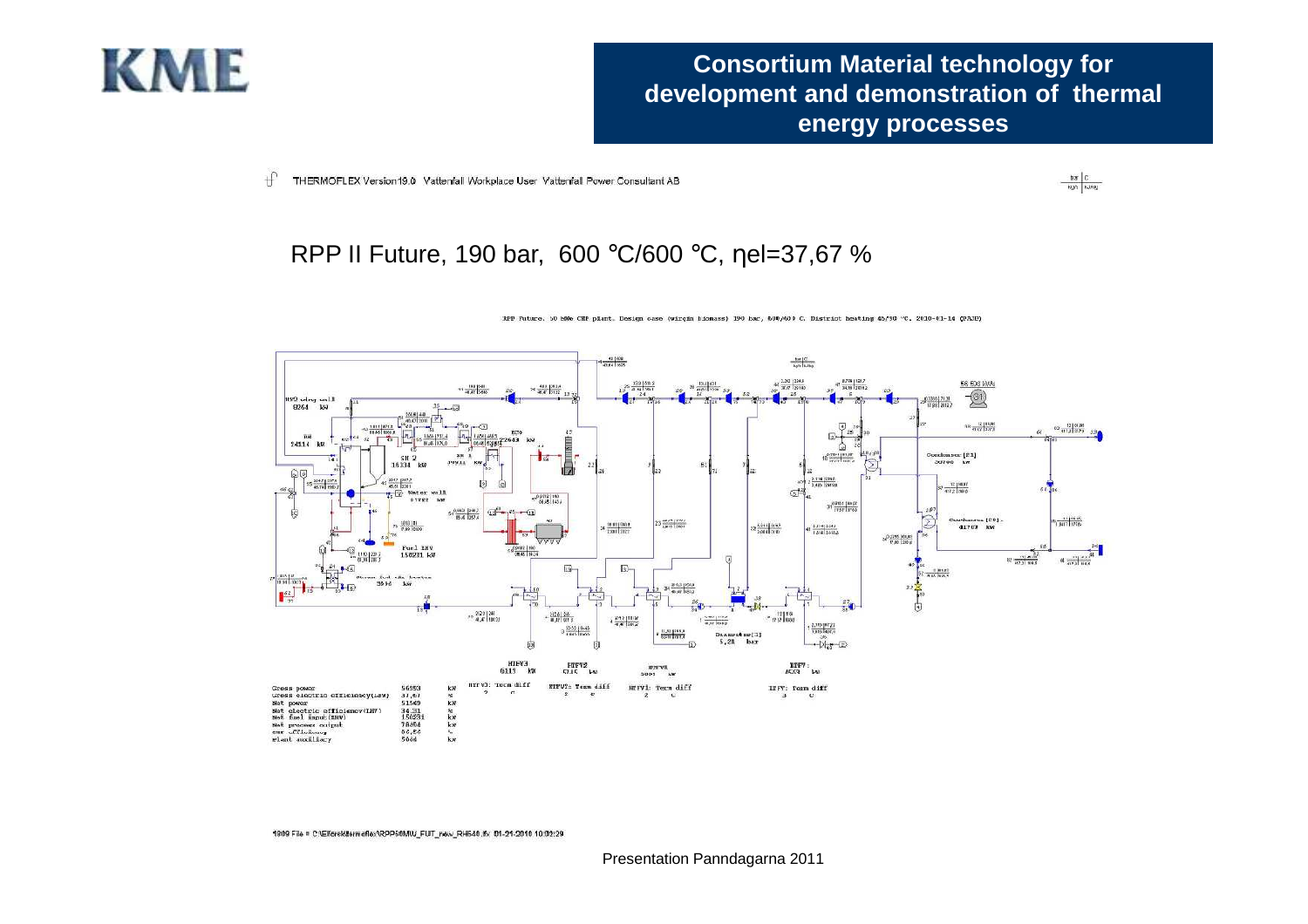## KME

## Prioritized areas, example :

## **Consortium Material technology for development and demonstration of thermal energy processes**

| <b>Main area</b>               | Sub-area              | <b>Activities / Issues (examples)</b>                                                                                                                                                                                                                                                                                                                                                                                                                                                                                                                                                                     |
|--------------------------------|-----------------------|-----------------------------------------------------------------------------------------------------------------------------------------------------------------------------------------------------------------------------------------------------------------------------------------------------------------------------------------------------------------------------------------------------------------------------------------------------------------------------------------------------------------------------------------------------------------------------------------------------------|
| <b>Enhanced steam data</b>     |                       |                                                                                                                                                                                                                                                                                                                                                                                                                                                                                                                                                                                                           |
| Fuel handling &<br>preparation | Fuel origins          | Growth<br>factors<br>for<br>critical<br>substances<br>and<br>$\bullet$<br>compounds<br>Impact from handling of forestry residues<br>$\bullet$<br>Impact from harvesting and handling of agro fuels<br>$\bullet$<br>(energy crops and straw) - Possible co-operation<br>with Värmeforsk and SLU                                                                                                                                                                                                                                                                                                            |
|                                | Fuel characterisation | Fuel specifications<br>$\bullet$<br>Identification of hazardous compounds<br>$\bullet$<br>Interacting between different compounds<br>$\bullet$<br>Requirements on fuel in terms of possible limits for<br>$\bullet$<br>critical compounds<br>Measures for control and measurements of critical<br>$\bullet$<br>compounds.                                                                                                                                                                                                                                                                                 |
| Steam turbine system           | Steam turbine         | Technology selection options for the actual size<br>range<br>Steam turbine configuration for different size, steam<br>data levels<br>Number of turbine houses<br>$\circ$<br>Gear solution<br>$\Omega$<br>Generator solution<br>$\Omega$<br>Improvement potentials within steam turbine system<br>Measures for improved isentropic efficiencies in<br><b>HPT</b><br>$\circ$<br><b>IPT</b><br>$\circ$<br>LPT<br>$\Omega$<br>HPT design for reduction of border losses<br>LPT moisture in last stages<br>Improved design<br>$\circ$<br><b>Reduced losses</b><br>$\Omega$<br>Deterioration reduction measures |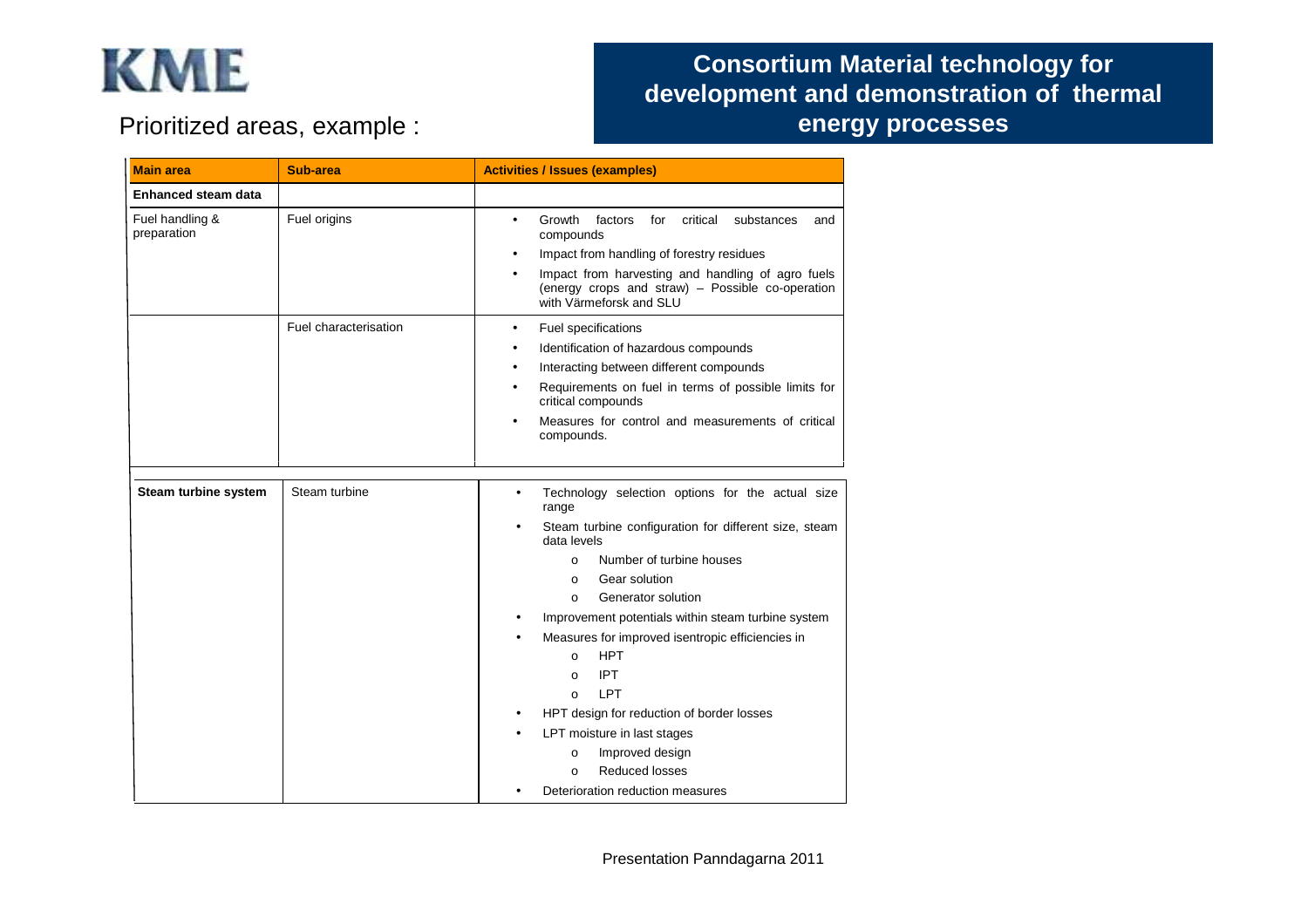

On going projects(EPP-programme):

## **Consortium Material technology for development and demonstration of thermal energy processes**

| <b>Project</b> | <b>Project</b><br>name                             | <b>Project Goal</b>                                                                                                                                          | <b>Contributing to KME</b><br>programme goal                                                                                                        |
|----------------|----------------------------------------------------|--------------------------------------------------------------------------------------------------------------------------------------------------------------|-----------------------------------------------------------------------------------------------------------------------------------------------------|
| <b>KME-601</b> | Reference<br><b>Power Plant</b><br>(RPP) - project | The goal is to create and update<br>Reference Power Plant(s) concepts in<br>cooperation and dialogue with the<br>steering group and the KME<br>stakeholders. | <b>Presentation of technical</b><br>solution for a commercial<br>feasible reference power<br>plant (RPP) as a basis for<br>the demonstration plant. |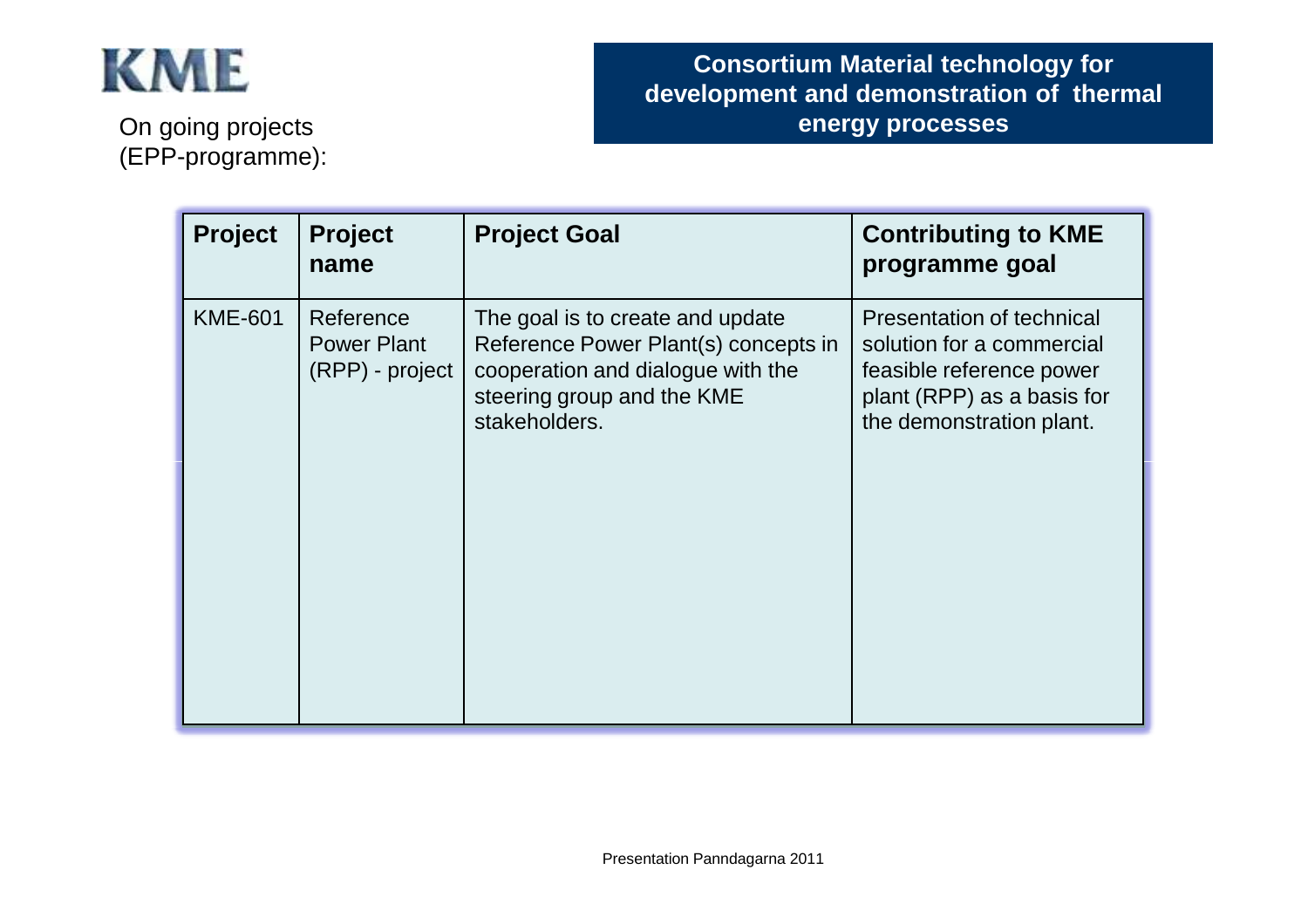

On going projects(Mat Base programme, with relevance for EPP-programme):

| <b>Project</b> | <b>Project name</b>                                                                                | <b>Project Goal</b>                                                                                                                                                                                                                                      |
|----------------|----------------------------------------------------------------------------------------------------|----------------------------------------------------------------------------------------------------------------------------------------------------------------------------------------------------------------------------------------------------------|
| <b>KME-501</b> | Long term high temperature<br>behaviour of advanced heat<br>resistant materials                    | To evaluate stress relaxation cracking behavior, tensile<br>deformation and cracking behavior with very slow strain<br>rate for advanced heat resistant materials.                                                                                       |
| <b>KME 504</b> | Correlation between deposit<br>chemistry and initial corrosion<br>of super heaters                 | The overall objectives of the project are to improve the<br>description of the chemistry of<br>a deposit and link it to the initial corrosion.                                                                                                           |
| <b>KME 507</b> | FeCrAI alloys for components<br>in biomass and refuse fueled<br>boilers - prestudy                 | The aim of the project will be to identify and understand the<br>usability and the limitations of alumina forming materials as<br>components in biomass- and waste fired combustion plant.                                                               |
| <b>KME 508</b> | Furnace wall corrosion in<br>biomass and waste-fired<br>boilers at higher steam<br>pressures       | The goal is to give recommendations about how to avoid<br>water wall corrosion at increased steam data when burning<br>biomass and waste wood mixes.                                                                                                     |
| <b>KME 509</b> | Concentrated approach on<br>super heater corrosion in<br>boilers fueled with biomass<br>and refuse | The overall goal of the project is to improve plant economy<br>by enabling an increased electricity production and<br>enhancing fuel flexibility.                                                                                                        |
| <b>KME 510</b> | Design of a new generation of<br>12% chromium steels                                               | The goal with the project is that the research can lead to a<br>new generation of steels, i.e. Z-phase strengthened steels,<br>which fulfil basic requirements on mechanical<br>properties and combine good long-term corrosion and<br>creep resistance. |